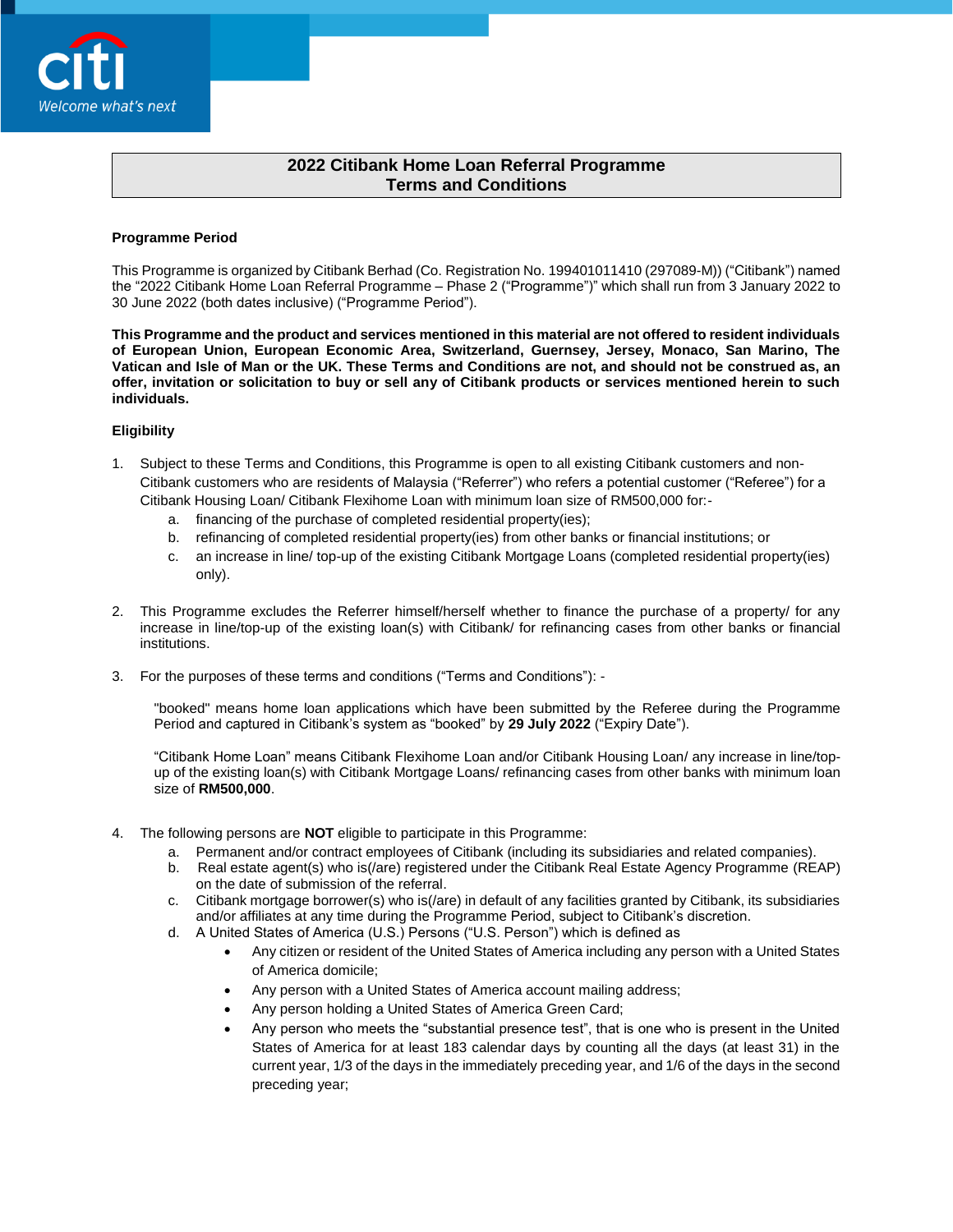

Any person defined as a US Person for United States of America Tax purposes.

The U.S Person definition is subject to change by the Internal Revenue Service (IRS) (the U.S government agency responsible for tax collection and tax law enforcement) from time to time.

### **Programme Mechanics and Criteria**

5. Referrer who fulfills the criteria set out in these Terms and Conditions will be entitled to a cash reward per successful referral ("Rewards") which is indicated in Table 1 below.

| <b>Loan Size</b>       | <b>Number of</b><br><b>Successful</b><br><b>Referrals</b> | <b>Cash Reward</b><br>("Rewards")        | <b>Additional</b><br><b>Bonus</b> | <b>Cash Reward Fulfillment</b>                          |
|------------------------|-----------------------------------------------------------|------------------------------------------|-----------------------------------|---------------------------------------------------------|
| RM500,000<br>and above |                                                           | 0.10% of the total booked<br>loan amount |                                   | Payment via General Interbank<br>Recurring Order (GIRO) |
|                        | 2 & 3                                                     | 0.13% of the total booked<br>loan amount |                                   |                                                         |
|                        | 4 onwards                                                 | 0.15% of the total booked<br>loan amount | RM1,000                           |                                                         |

Table 1 – Cash reward ("Rewards")

An example of the computation for the cash reward ("Rewards") is illustrated below:

| <b>Successful</b><br>Referral | <b>Loan Size</b> | <b>Accumulated Cash Reward ("Rewards") Calculation</b>                              |
|-------------------------------|------------------|-------------------------------------------------------------------------------------|
| 1st                           | RM500,000        | $[(RM500,000+RM500,000+RM600,000+RM700,000) \times 0.15\%]+$<br>$RM1,000 = RM4,450$ |
| 2nd                           | RM500,000        |                                                                                     |
| 3rd                           | RM600,000        |                                                                                     |
| 4th                           | RM700,000        |                                                                                     |

6. Each Referrer is only eligible for one-time additional bonus of RM 1,000 when the Referrer meets the 4th successful referral before the Expiry Date of the Programme.

Eligible Referrer shall be entitled to receive the Rewards as stipulated in Table 1 if both Referrer and Referee satisfy the criteria below:-

|    | <b>Programme Mechanics</b>                                                                                                                               |    |                                                                                                                                        |  |  |  |
|----|----------------------------------------------------------------------------------------------------------------------------------------------------------|----|----------------------------------------------------------------------------------------------------------------------------------------|--|--|--|
|    | <b>Referrer Criteria</b>                                                                                                                                 |    | <b>Referee Criteria</b>                                                                                                                |  |  |  |
| a. | Referrer can refer a Referee via the Mortgage<br>referral online platform located on the Citibank<br>website to generate their unique referral link; and | а. | Referee must fill in their details in the Referee<br>Microsite for the purpose of applying for Citibank<br>Home Loan; and              |  |  |  |
| b. | Referrer must give their consent to Citibank to share<br>their personal details for Citi Screening and                                                   | b. | Referee must give their consent to Citibank to<br>share his/her application status for fulfillment<br>purposes to the referring party. |  |  |  |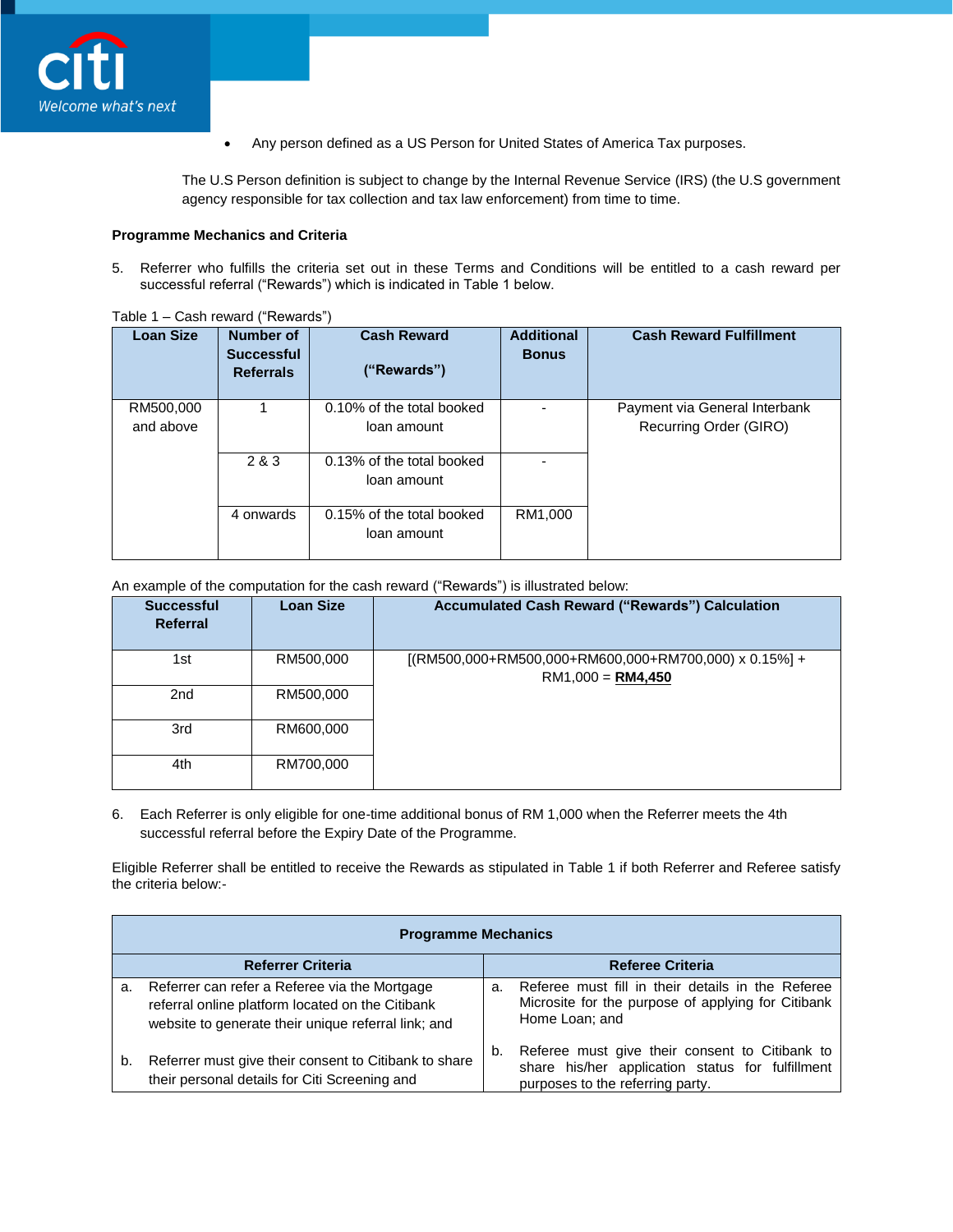

Sanction Screening purposes. Referrer who fails either Citi Screening or Sanction Screening will not be able to receive the Rewards notwithstanding that the loan has been successfully booked.

- c. Referrer must then share their unique referral link via Facebook, Email, Whatsapp message or any other social media as may be add-on onto Mortgage referral online platform by Citibank from time to time within the Programme Period; and
- d. Referee will receive a default referral message to drop their details in the Mortgage Referee Page [i.e. a microsite ("Referee Microsite") accessible through a referral link]. The loan must be applied within the Programme Period and successfully booked by on or before Expiry Date (29 July 2022).
- e. Referee will be tagged to the Referrer only if the Referee successfully booked the loan using the Referrer unique referral link. If the Referrer's unique referral link is shared on by a third party, the third party will not be entitled to receive any Reward.
- f. For the avoidance of any doubt, if a Referee whose loan has been successfully booked, log in to Citibank Website, generate a unique referral link and refers another person to apply for the loan, the Referee will also become a Referrer.

# **IMPORTANT:**

- g. It is the Referrer's responsibility to ensure that their information (Full Name as per NRIC, NRIC Number) used to create their Referral Link is captured and the information is identical with the ePayment form and supporting documents (i.e. copy of Referrer's NRIC, Referrer's bank document\*) submitted by Referrer upon successful referral. Failure to do so may result in the referral being invalid and rewards forfeited upon successful referral.
- h. Referee must submit their details through Referee Microsite. Submission via other channels or Citibank Home Loan microsite will not be recognized for this Programme.

\*Bank document required is bank confirmation letter with bank seal or signature OR bank account statement (Bank statement must not be cropped, however the balance details can be masked). The bank documents

c. Referee who is interested to apply for a Citibank Home Loan but is not agreeable for Citibank to share his/her application status will be considered as applying through non-referral channel. The Referrer will not be able to receive the Rewards notwithstanding that the loan has been successfully booked.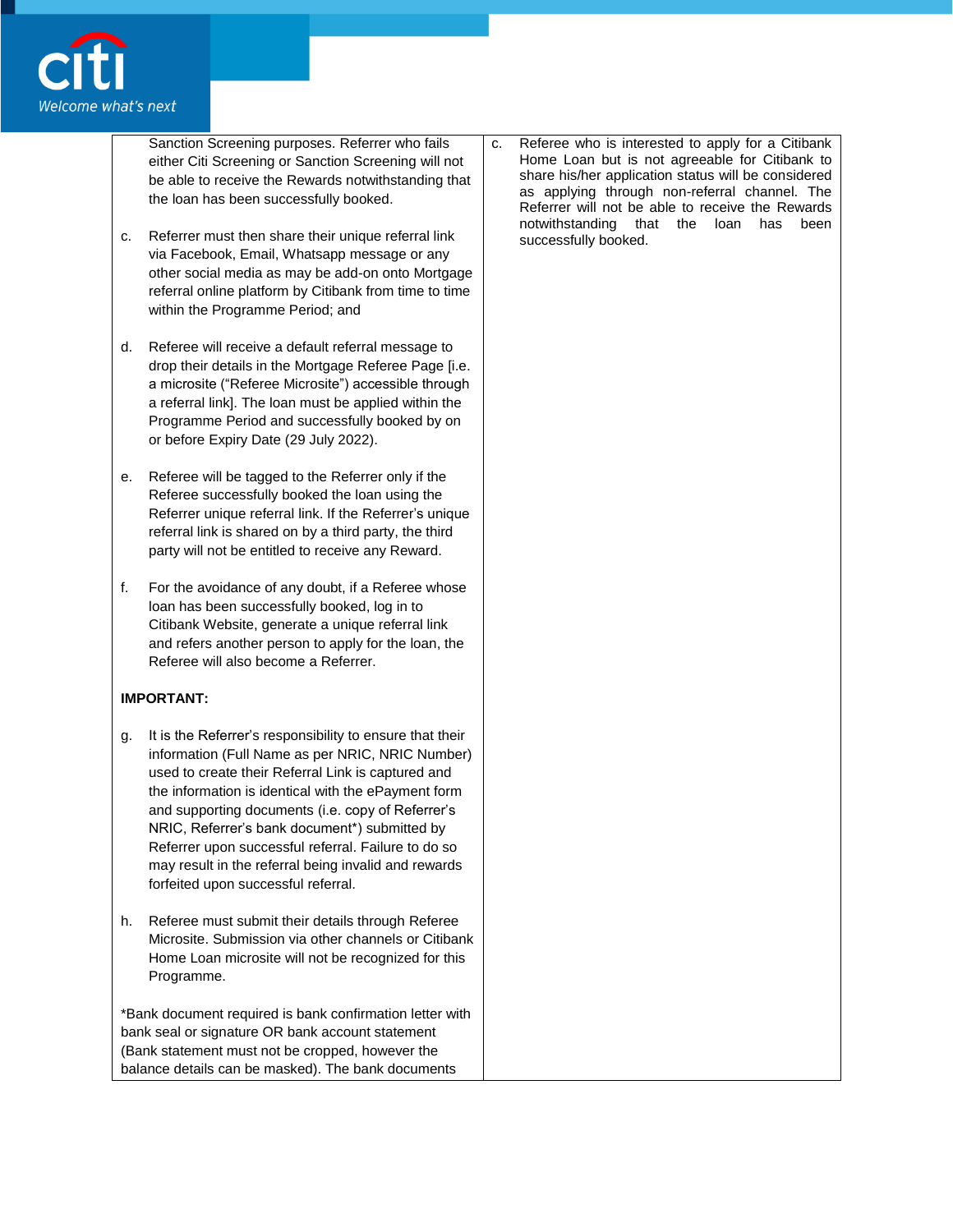

| should capture the following details: bank name, bank |  |
|-------------------------------------------------------|--|
| account name, bank account number, BSB code and       |  |
| branch code.                                          |  |

- 7. In order for the Referrer to be eligible for the Rewards, the Referee details submitted via Referee Microsite and the home loan applications which have been submitted by the Referee must reach Citibank during the Programme Period and captured as booked on or before the Expiry Date (29 July 2022) for a referral to be successful. **For the avoidance of any doubt, no Rewards will be paid out to the Referrer if the Referee details submitted via Referee Microsite reaches Citibank during the Programme Period but the loan is booked after 29 July 2022.**
- 8. If the same Referee dropped his/her details in more than one Referee microsite which was submitted from various Referrer' unique referral link and the loan application is subsequently booked on or before Expiry Date (29 July 2022), the Rewards will be given to the Referrer whose Referee details was completed via Referee Microsite (using the Referrer unique referral link) that was first received by Citibank. Citibank decision on this matter is final and conclusive. Any further queries will not be entertained.

#### **Fulfilment of Rewards**

- 9. For the avoidance of doubt, in the case of joint applications for a Citibank Home Loan, it will be treated as one Citibank Home Loan and the Citibank Home Loan amount will be based on the loan amount of that joint application such that it is not counted twice.
- 10. The Rewards will be paid (via GIRO) to the Referrer's bank account as stated in the "ePayment Form" (submitted by the Referrer).
- 11. Citibank reserves the right to forfeit the Rewards payout, in the event that Referrer does not submit the completed ePayment form together with supporting documents **within 7 days** from the date of request by the Citibank Customer Retention Unit (CRU).
- 12. The Rewards for successful referrals will be paid out to Referrer 2 months after the Programme Period, subject to completed ePayment form together with supporting documents are submitted by Referrer within 7 days from the date of request by the Citibank Customer Retention Unit (CRU).
- 13. The Rewards must only be paid to Referrer's onshore bank account (Malaysia), in Ringgit Malaysia (RM). Payouts to offshore accounts are not allowed.
- 14. The Rewards must only be paid to the bank account under Referrer's name. Rewards payout to joint account with Referrer's name is not allowed.
- 15. This Programme is not applicable in conjunction with any of Citibank's other ongoing referral promotions and campaigns, unless otherwise stated.
- 16. The following additional Terms and Conditions shall apply to the Rewards:
	- a. To the fullest extent permitted by law, by participating in this Programme, each and every Referrer is agreeing that he/she will not hold Citibank and its officers, servants, employees, representatives and/or agents (including without limitation, any third party service providers that Citibank may engage for the purposes of this Programme), liable for any loss or damages that he/she may incur, in connection with the Programme.
	- b. Citibank reserves the right to amend or substitute the Rewards offered in this Programme at any time without any liability to any person but with prior notice.
	- c. The Referrer shall be responsible for payment of all taxes to which the Rewards is subject to. The Referrer agrees to indemnify and hold the Bank harmless against any taxes, including penalties, duties and interest levied and/or payable of the Rewards.